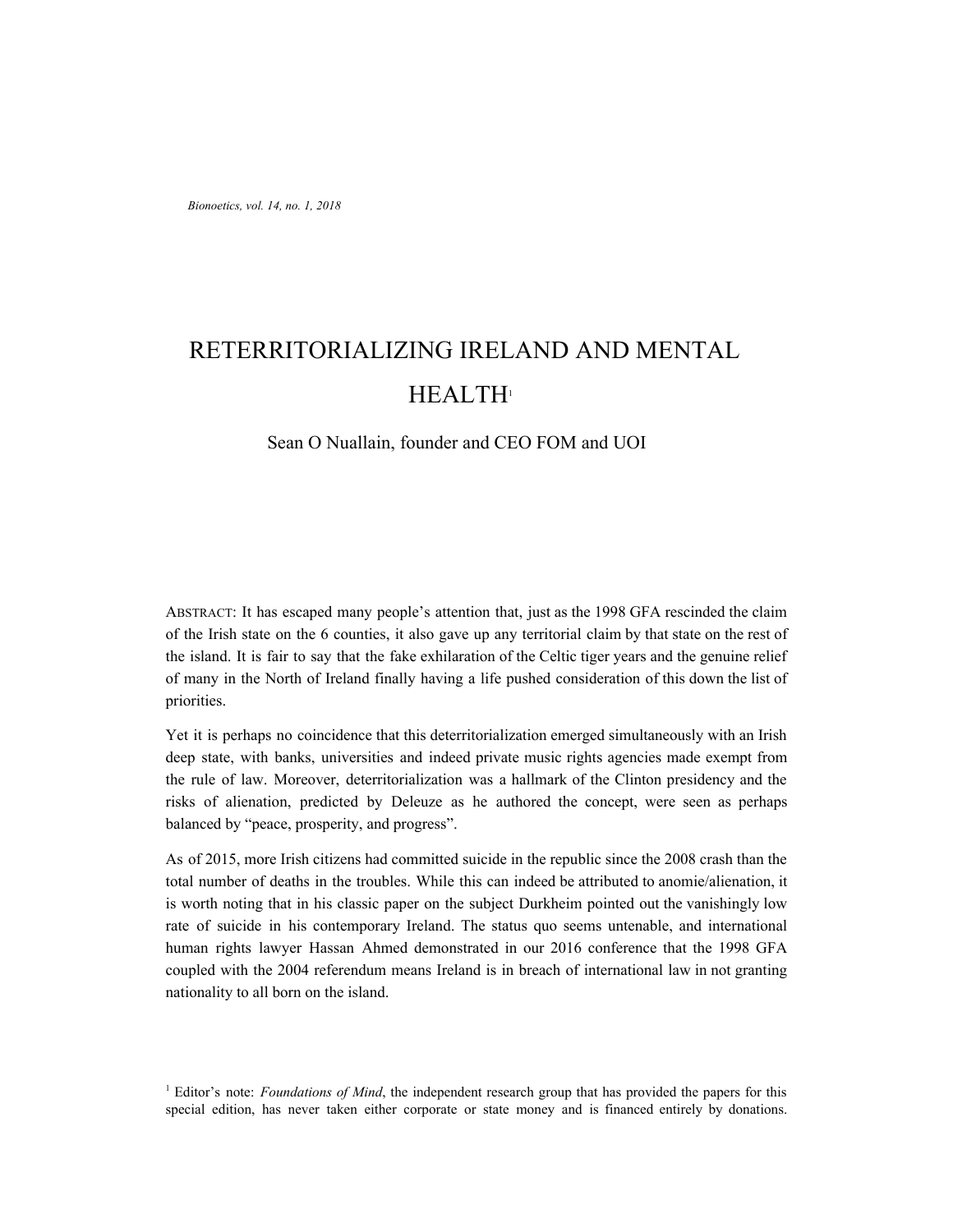Authors keep copyright without paying. The typical fee for this charged by open-access journals such as those published by PLOS, is around \$2k. If you value this project, and wish to see further such proceedings from this group, we ask you to consider donating to *Foundations of Mind* – as little as \$5 per download, through their website: http://www.foundationsofmind.org/donate. This will ensure there will be further published proceedings on the foundations of mind like this one for you and others to enjoy free.

www.bionoetics.org 333

#### BIONOETICS 334

Yet deterritorialization has had the paradoxical result of making Gaelic culture more portable than ever, and to increase its following by orders of magnitude. What this paper proposes is reterritorializing Ireland by providing a Mecca for the tens of millions who value this culture. Here we look at ways of reterritorializing Ireland from reinstating the claim on the whole island to explicitly repudiating it for a 26 or 30 county state with East of the Bann left in the non-EU UK.

KEYWORDS: Suicide; Reterritorialization; Deterritorialization

# INTRODUCTION

It is fact that since 1998 the "republic of Ireland" has inflicted the following processes on its "citizens" among much else;

- an attempted e-voting proposal whose software developer did not actually know how Ireland's voting system worked. This began in 2002 with a "trial run" at a general election constituency, yielding a bizarre result, and ended only in 2009 deterritorialization with a pax Americana rescinding all our land claims on

- every part of the island; removal of the universities from the rule of law on the basis of a fanciful reading of the 1997 universities act, leading – as one might expect - to abuse of scholars and theft; - allowing music companies operate openly post dissolution, coinciding with and
- precipitating the death of the independents; turning the banks into private cash cows for a new elite, who burned through the state's wealth and saw their debt was shifted to the sovereign, ultimately in manner never seen before for junior/unsecured debt at the instigation of Tim Geithner; - a quickening of corporatism, leading for example to new hires in the health services for administrators at a time when a freeze on hiring doctors and nurses – trained at great expense – meant there were less of them to administer, as they emigrated; - failed attempts at generating IP by dint of centralizing software in the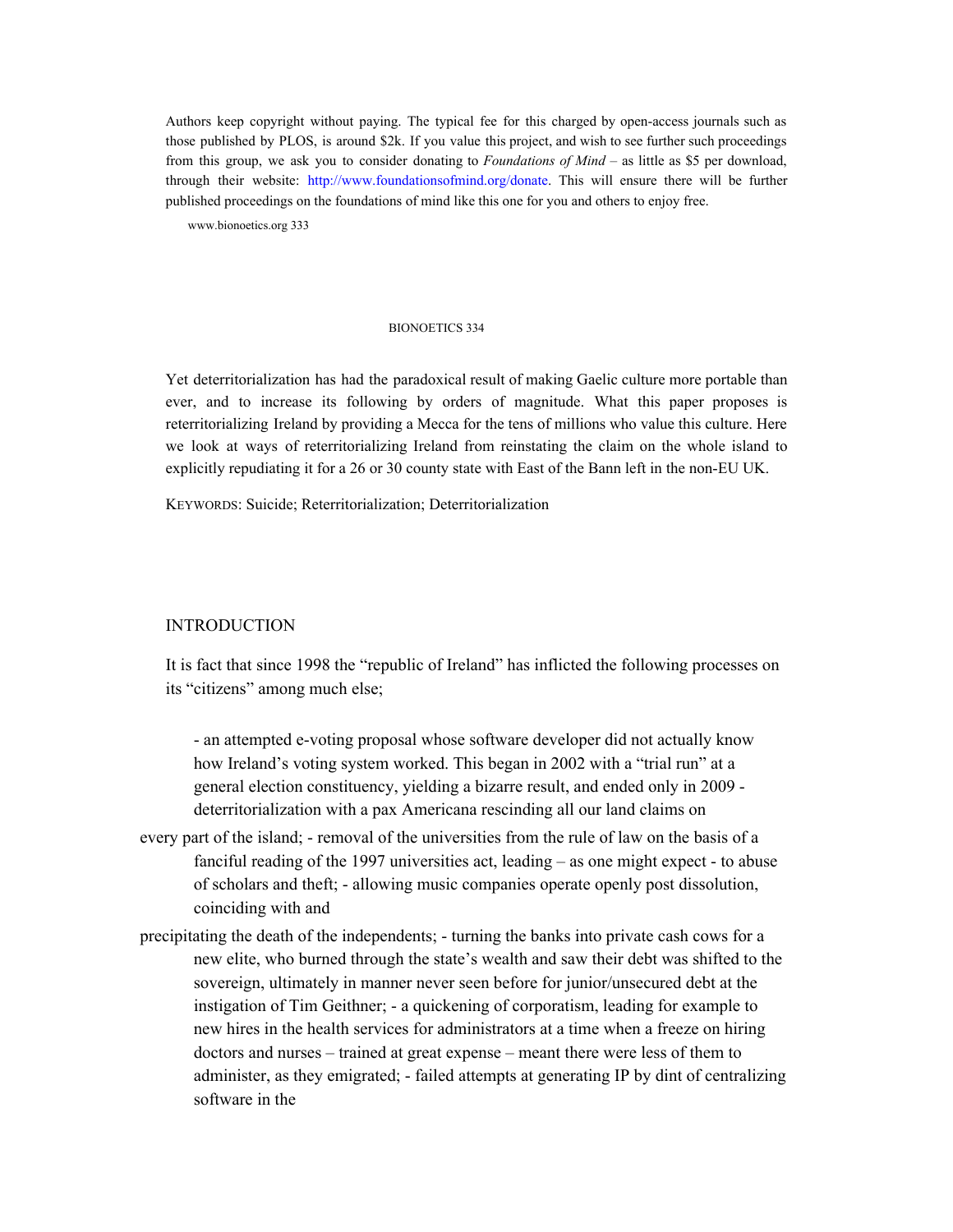Taoiseach's office, and indeed music and film in the Taoiseach's family - allowing "vulture funds" insist that the householders they evicted would still have to pay their full mortgage, while NAMA allowed the new elite regain possession of their empires for 40c on the euro on average;

#### SEAN O NUALLAIN 335

- deliberate state intervention in the housing market making homes unaffordable again after the 2007-2012 crash had allowed market forces reduce them; - In one of the few banking crisis cases that went to court, the defendants were found guilty but not sentenced by the judge because he ruled that the state had ordered them to commit crimes. The agent of the state , Neary, was never charged - A private company was corruptly given a monopoly on music rights, and proceeded to privatize all of Irish music, while its chair amassed a horde of pirated copyrights; - There was attested abuse of Irish students at the universities, not responded to by the highest authorities when put to them in the Dail, coupled with their replacement for the elite academic jobs by foreigners; - When a whistleblowing Garda member (ie cop) revealed (inter alia) abuse of the driving penalty points system, he was not protected; in fact, he had allegations of penetrative sexual assault copied and pasted from another's file onto his and nobody has been charged for this clear fraud; - In an effort to get rid of academic tenure, DCU asserted a bogus contract with fraudulent signatures by dint of an alleged "comprehensive agreement" with the closed-shop union which the union never even discussed. 8 court cases later and even after recission of an illegal disciplinary procedure, the illegal contracts are still being asserted and the employees dubiously employed – not to mention the perpetrators of the fraud – still paid from the public purse - Finally, during unprecedented austerity, in 2016 the government refused a tax windfall of E15 billion 9or so; it changes!) imposed on Apple for its activities in Ireland, but chose instead to appeal the verdict. When the Minister for Finance resigned a year later, the money remained uncollected despite demands from the European commission

Of course, much of what I am about to relate falls under Deleuze's notion of "deterritorialization. " It is exemplified by the Eiffel Tower in Las Vegas, and Americans playing Irish/Scottish music, and so on. The latter includes psychobilly (https://www.youtube.com/watch?v=0gl44iK\_FUA) , Serbian (https://www.youtube.com/watch?v=Ixg9Xdiyvks) and "Black Irish Texan" versions of Dominic Behan's "come out ye black and tans, available on YouTube and showing that Ireland's revolutionary ethos is an asset, not the extreme liability the Irish state holds it to be. Intriguingly, a group of Washington state Tricity teenage girls without an Irish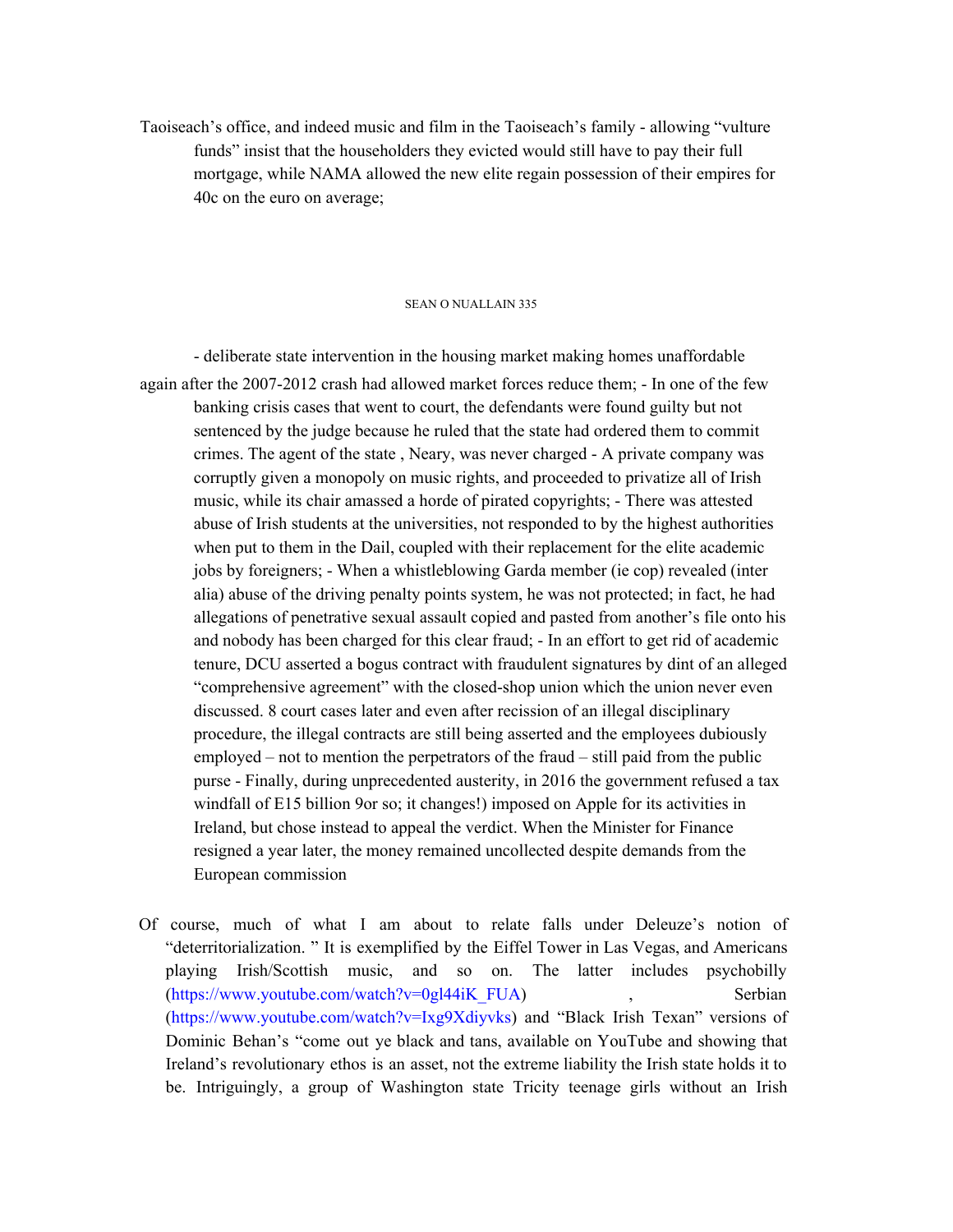surname discernible can be found singing it on the "Guns of Ireland" project (https://www.youtube.com/watch?v=eHeIvW6X-nkt), modulating Behan's schooled contempt for the British "fighting" man into as more American hatred and rage.

#### BIONOETICS 336

- It is also exemplified by an Irish computer scientist after 15 years of exile producing the fom project as the tip of the iceberg of what Irish scholarship could have been, and having had his software stolen/destroyed in Ireland by DCU management. I now know for sure we were on the right track in the 1990's and simply need to get back to basics; software, music and other IP companies whose property is protected, integrating all the universities into a properly-regulated national university, reclaiming our mineral wealth, and so on.
- All the above is self-evident and smarter countries like Iceland have had massive success as we floundered. It may be ultimately about honour and control of one's politicians; Icelanders insisted on a vote on the kind of IMF/ECB deal that was foisted on Ireland, and later criticized by the EU court of auditors. While the solution to the land problem I am proposing is radical ie simply claim the bit of the island you own as Ireland as the culture has proven resilient on the web, and pressurize the criminal retards in power, it is one of many proposed such, many equally radical, that we need to countenance.
- I include below an extended section from my 2012 book Ireland: a colony once again (Newcastle, England: CSP). What I was not aware of when I wrote that book is that this was explicitly presaged in 1990's Clintonian political "thought"; G. Ó Tuathail, T. Luke (1994) *Present at (Dis)Integration: Deterritorialization and Reterritorialization in the New Wor(l)d Order*. Co-authored with Dr. Timothy W. Luke. Annals of the Association of American Geographers 84, 381-398. So let's now look at this extended quotation;

## "THE MECHANISM OF COLONIAL ALIENATION

It is time to revisit the phenomenological/existential/cognitive aspects of nationality that we encountered in Chapter 1. Let us start with some simple uncontroversial observations. While the genetic package of Irish people like this writer includes Vitamin D production at the expense of melanin, and an efficient metabolism for dairy products, nature is dwarfed by nurture. We owe our native language, the way we walk, and much else to cultural influences. The overwhelming majority of the Irish population is Anglophone in its native language, with the few native Gaelic speakers now greatly outnumbered by native Chinese, Slav and indeed Uralic speakers. This last point speaks volumes for recent colonial social engineering, as the island's tiny population, Anglophone, and a large diaspora speaks for a millennium of rather more robust British social engineering.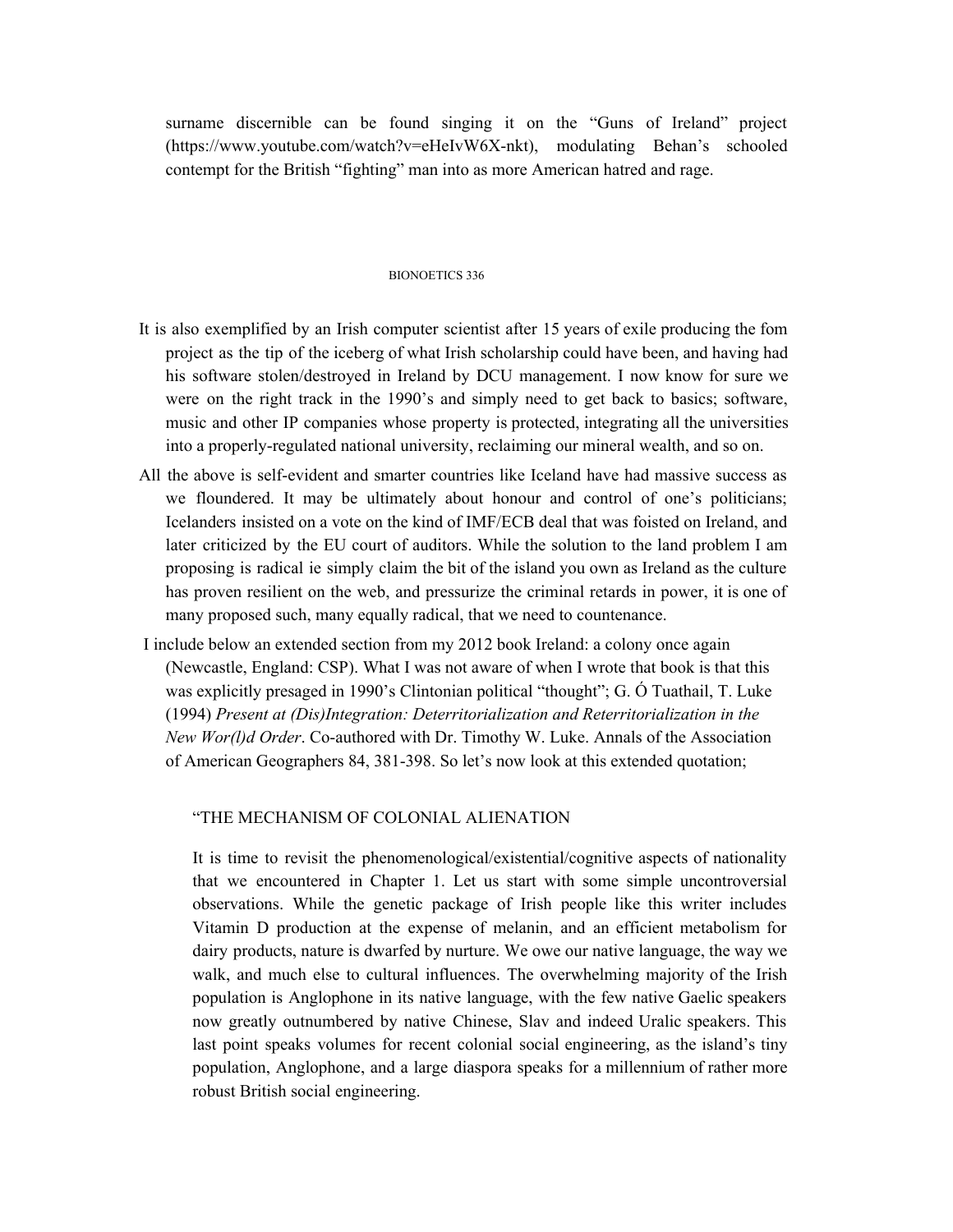When we speak of "national consciousness", we really mean specific cognitive items that present themselves repetitively to the individual's consciousness. The

#### SEAN O NUALLAIN 337

state can manufacture such items as propaganda; the Irish state has deftly adjusted its output in recent years from Gaelic Catholic nationalism to neo-liberalism. We are going to briefly hypothesise about the neuroscience of propaganda. Walter Freeman (Freeman, O'Nuallain, and Rodriguez, 2008) has produced decades' worth of EEG evidence that propaganda works by etching trajectories in the attractor landscape of the brain, facilitating the recurrence of the propaganda narrative in the absence of any external stimulus. He refers to William Sargent's (1958) "Battle for the Mind", in which political and religious conversion is described as "abreaction", the creation of a psychic spasm that hard-wires the belief system.

We revisit Freeman's and my work below; for the moment, we need to unpack the notion of "national identity" vis a vis the self who does the identifying. Reviews like Charles Taylor's (1989) "Sources of the Self" describe a self that is embedded in nature and oriented toward the good. At a much finer-grained level, it seems to be the case that the self reflects the operations of data compression that the brain must continually do in order to prevent itself drowning in the myriad irrelevant data that impinge on it from moment to moment(O Nualláin,2010). Moreover, we continually attribute to ourselves the authorship of actions that happened through involuntary neural process. In an extended version of this scenario, in some of Freeman's unpublished work in this author's possession:

> "The contents of conscious states comprise a sparse sample of the wave packets that embody motor commands ... and perceptions that we conceive as unconscious ... EEG evidence indicates that voluntary actions are initiated about half a second before awareness of the intent to act."

- Our core identifications, like gender, profession, and nationality, are less data items than architectural supports to our entire engagement with the world, others, and ourselves. Confronted with arguments undermining them, we will fight, sometimes to the death, to preserve them. Faced with a genocidal foe, the concept of nationality will indeed apotheosize into a Fichtean noumenal entity, as cognitive emergency coincides with national disaster. For the current colonial culture in Ireland, the techniques used by both sides, and the exigent identifications of Irish nationality, will be subtle.
- The reader will be forgiven for thinking this an unnecessary digression. It is in fact the core of the basis for the restructuring of the anticolonial psyche that this book envisages. Gandhi (1998, 34-37) locates the beginnings of the colonial subject in the 1619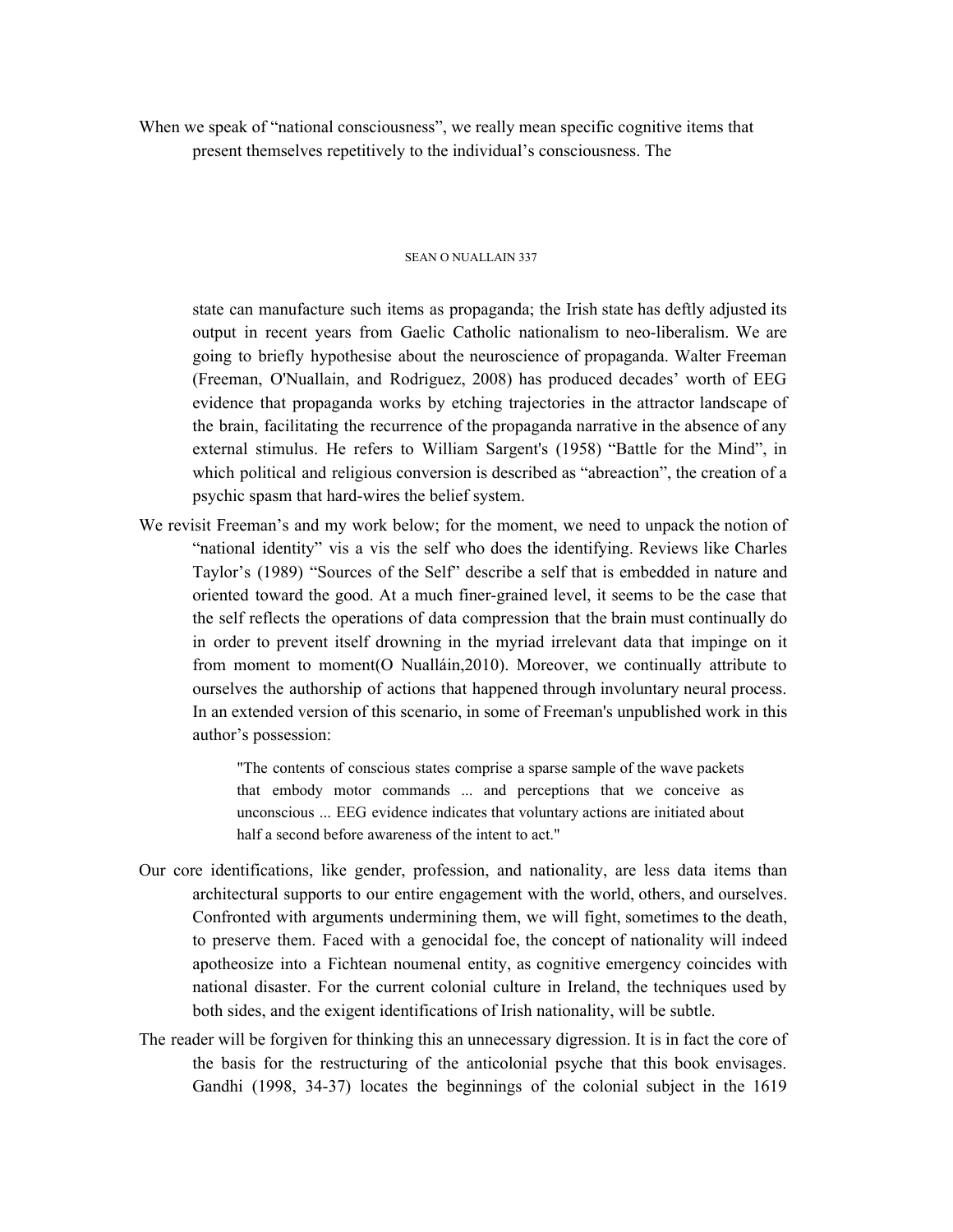Cartesian "*Cogito, ergo sum*". The rest of the world outside the cogito becomes the Other, purely subject to one's disincarnate will, and mediated through representations rather than experienced directly. She goes so far (37) as to wonder

## BIONOETICS 338

whether "it is possible, after 10 November 1619, to imagine non-coercive knowledges...to think non-violently". To anticipate a little, Joyce's "Citizen", based on Michael Cusack, is prone to that Cartesian split; specifically, he sees himself as coextensive with the physical island. He is reprehensible; the anti-colonial narrative in Joyce, begun in Dubliners with the cadging of a sovereign by the miscreant two gallants, is to apotheosize into a nuancing of the distinction between subject and object, into a questioning of time and space themselves.

Gandhi (37-41) presses the attack, calling *inter alia* Heidegger, Foucault and Nietzsche to join her. The disincarnate self is located in a world that immediately becomes disenchanted. Joyce's project is to return the enchantment, suitably contextualised in Gaelic myth as in the classics of other "western" literatures, while displaying a knowledge of advaita vedanta. On a prosaic level, his project is non- violent national liberation:

> "His book examines the servitude of his countrymen to their masters in church and state and offers an ampler vision." (Ellmann, 1977, P. 90)

Joyce's politics included both a moderate cultural nationalism and a rather thoroughgoing socialism:

> "Although he refused to endorse the revival of the Irish language, Joyce was in other ways on the side of the separatist movement." (87)

"He favoured the Sinn Fein policy ... its effect would be at first only to substitute Irish for English capital.... capitalism was a necessary transition to socialism." (Ellmann, 1965, P 246)

He was famously skeptical that any Irish revolutionary movement could survive the phalanx of informers, and did not anticipate the relative success of the Tan war:

> "During the last two years of the Irish fight for independence, the only incident that stirred his imagination was the hunger strike of the lord mayor of Cork ... Terrence MacSwiney, possibly a distant relation" (ibid., 547)

In Ulysses, space and time are to be subverted; the identification of Ireland with a place on a map that can be finalized with the colonial ordinance survey is to be undermined. Joyce is after some very big game indeed: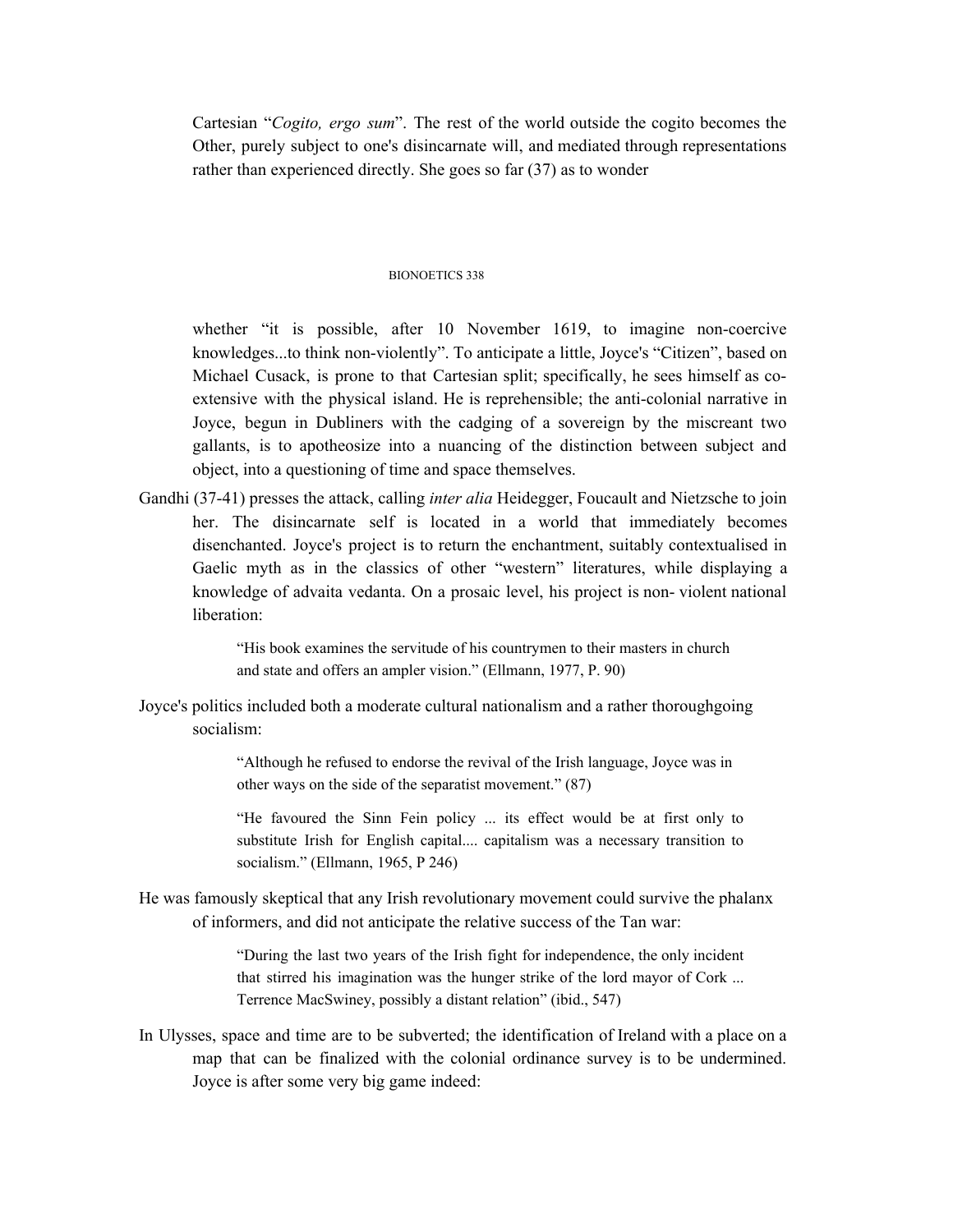"Throughout the book, Stephen deals with..philosophical problems...the first is whether the world has an objective existence, as maintained by Aristotle, or whether...nothing exists but subjective state..'there is no self, no external world" (Ellmann, 1977, 63)

In my research work (O Nualláin, 2010, and forthcoming), I have some empirical evidence that self is, paradoxically, a mechanism for maintaining the

#### SEAN O NUALLAIN 339

operational existence of the external world. In the Advaita Vedanta tradition, with which Joyce is undoubtedly familiar as his Manannan Mac Lir quotes from the Bhagavad Gita in the Circe episode, the true reality is advaita; not two; no distinction between subject and object. Let us note that we have abandoned the notion of consciousness as a set of epistemological dispositions with which Ellmann started his 1977 work, a fact that Ellmann fails to acknowledge as he – correctly – yet lets the evidence speak.

Remarkably, the metaphysical attack also is political;

"The attack on space and time, then, is elaborately coordinated with an attack on the visible and invisible authorities in Ireland" (ibid. 82)

To be explicit about the Citizen:

"The dangers of selfhood manifest themselves in the Cyclops episode where the Citizen can see nothing but a nation-wide egoism, and in Circe" (ibid. 63)

- Another model for the citizen is Padraig Pearse, who "persuaded...even Joyce to take lessons in Irish" (Ellmann, 1965, P. 62) but "Pearse the instructor found it necessary to exalt Irish by denigrating English (ibid.). Pearse himself was to be "changed utterly", in Yeat's felicitous phrase, by the courage with which the insurgents of 1916 upheld the timeless principles of their proclamation of the republic.
- During Circe, Manannan Mac Lir enunciates the "I am" of the theophany in the Bhagavad Gita. Space and time will not be constant again; the body will rest secure, in union with rather than in Cartesian separation from the mind; selves and genders will interpenetrate each other;

"The first nine chapters of 'Ulysses' concede validity to space and time and the second nine chapters impugn that validity" (Ellmann, 1977, P 94)

Joyce's probable relative Terrence MacSwiney has provided the revolutionary subtext for this book; Joyce himself has presaged its metaphysics. Yet his contribution is greater still, as the reader will hopefully be convinced by the end of this book.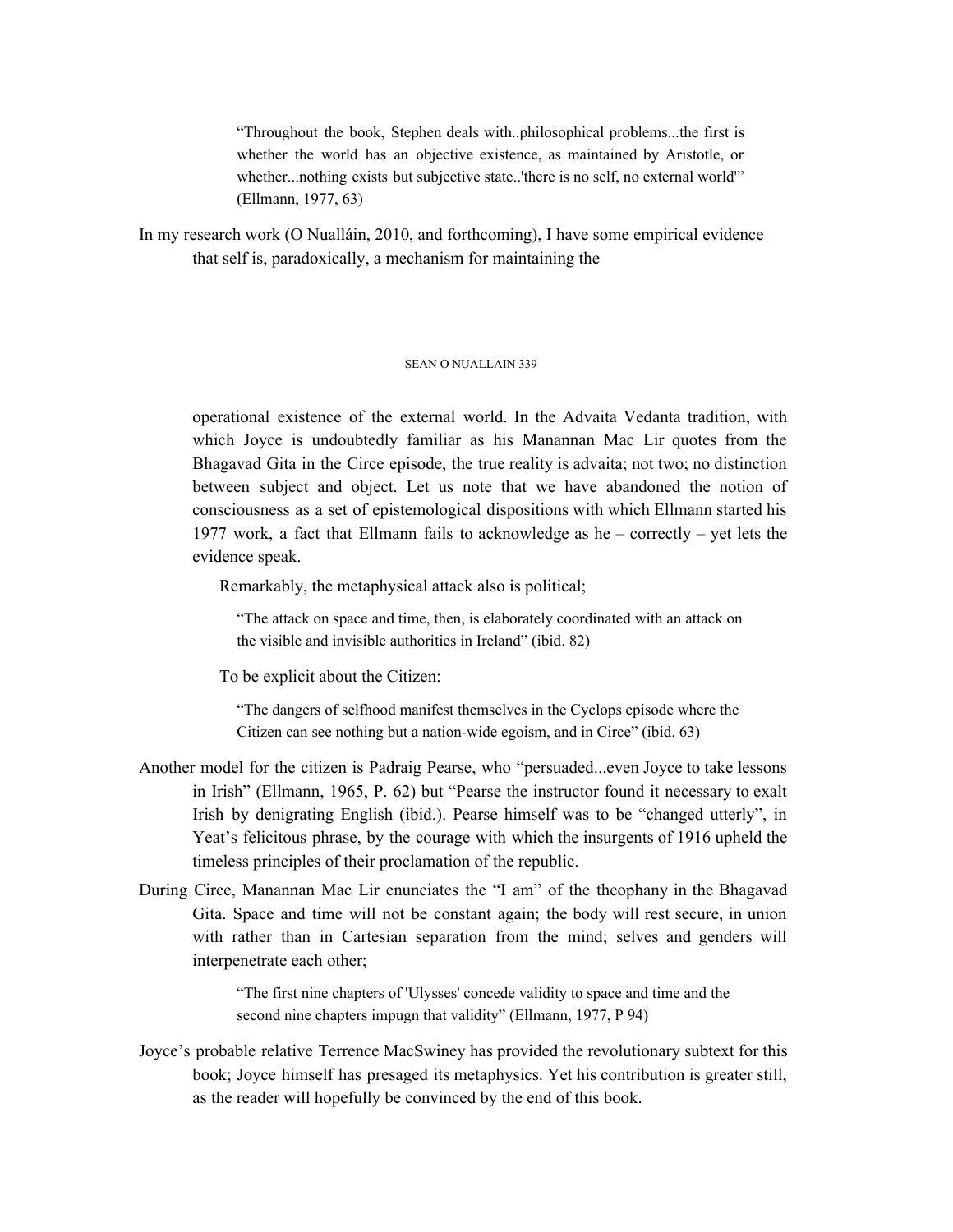- That nation is one of our central identifications is due, to some extent, to the brute power of the modern nation-state. That power, if used for the good, can effectively be recruited against the totalizing impulses of global neo-liberalism.
- Let us return to neurodynamics. What we mean by a cerebral trajectory is something corresponding to our requirement that a story must have a beginning, middle, and end, that a dominant seventh chord should resolve to the tonic, or its fourth, and that an object cannot be in two places at one time. Quantum

#### BIONOETICS 340

mechanics has taught us that the last desideratum, like the other two, is a convention at least on a certain physical scale. State propaganda, which we all experience as children, attempts to inculcate trajectories that will function at above the relatively slow sampling speed of consciousness, and so can be reflected upon only with difficulty. One such, the notion that the Irish state is benevolent, and a proper promoter of Irishness, is being attacked in this book, and thus hostile reaction to this book's thesis is inevitable.

- Modern colonial propaganda does not attempt to attack explicit symbols of nationality. It will be felt initially on the fringe of consciousness, as discomfort, as ontological violation, rather than consciously processed as provocative argument. It will attempt to reframe debates, instead of speaking to the point; it will subtly violate the sense of place on which authentic salutary nationalism depends by disincarnating the country, by referring continually to the political entity "the Republic of Ireland" rather than to that happy coincidence of the political and geographical that we used to call Ireland (and should do so again).
- Similarly, the debate about e-voting was reframed as one about whether it will actually save the state one million Euro a year or not. Once dragged into this debate, one is lost. The response of the Chiapas resistors to state complaints about their tardiness in responding to state proposals by using broad consultation was that they did things at the "speed of democracy".
- Ireland since 1997 has had political power increasingly centered in a prime minister who refuses to put a coherent narrative together about any of the grave issues that have confronted the twenty-six countries in their health service, vulnerability to political corruption, and so on. The medium is in this case precisely the lack of message, and things are allowed to slide, as Bertie Ahern's assault on the English language (he does not know any other) continued."

## DETERRITORIALIZATION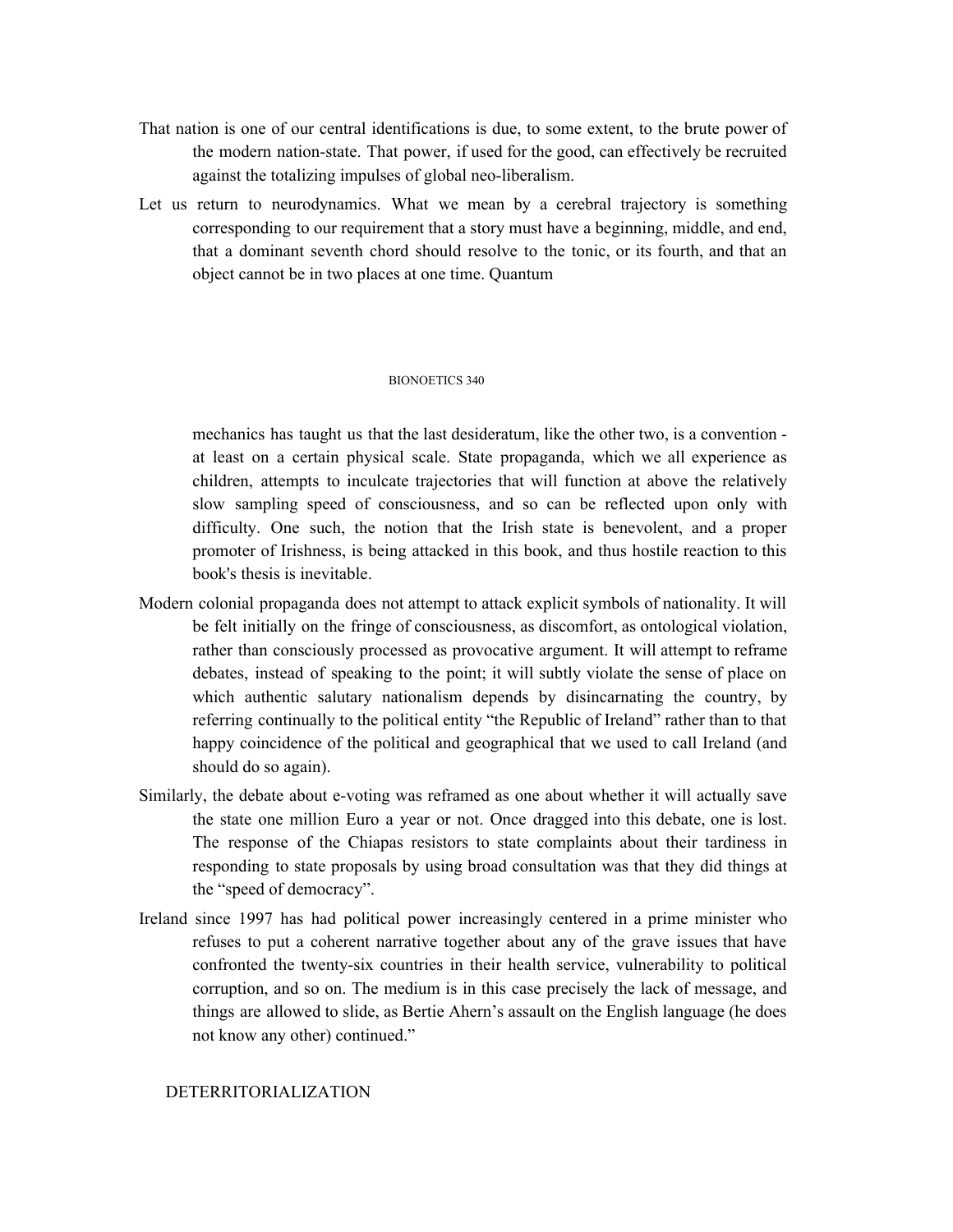Small wonder we have the  $4<sup>th</sup>$  highest teenage suicide rate in the EU. So what re the solutions? Terrorism/armed struggle did not work; for whatever reason, Gerry Adams decided to accept the pax Americana alluded to above and at least avoided ended up like the Tamil tigers. The extent to which Adams, like a rather less benevolent and intelligent Hamlet, unconsciously willed the current status quo is an interesting issue. His circle was riddled with informers; GW Bush's envoy Mitch Reiss said at UC Berkeley in march, 2012 that the Brits deliberately kept Adams alive at the expense of his rivals; finally, there has been suspicion since 1987 that Adams himself betrayed to the Brits what was to be the beginning of the IRS's "Tet offensive" to occupy land a la

#### SEAN O NUALLAIN 341

ISIS and thus several of his rivals were assassinated by an SAS team at Loughall.

- Moreover, the reason Brexit farce about NI has produced two trading zones on the island, with the free state region subject to EU regulation and – like it or not – partition being cemented. A way out starts with the immense popularity of Gaelic culture as is became deterritorialized. By the time this is read, the number of Gaelic learners on Duolingo, at 4 million, will exceed the number of native-born Irish in the free state; by the end of 2018, it will exceed all those on the island of Ireland identifying as Irish. We do not have similarly precise figures for Gaelic/Celtic music, but it is a very safe bet that the number of musicians playing it regularly is in the millions worldwide, and dwarves the population playing it in both Ireland and Scotland, where it originated.
- Deterritorialization in Gaelic countries arguably began centuries ago, exemplified by the Scottish Highland clearances, the genocides and forced emigration in Ireland, and the infantilization of the culture. The repeated refusal of the US to appoint an ambassador to Ireland portends a darker fate. So what can we do?
- First of all, the very portability of the culture perhaps due precisely to colonization as no national institutions could be created – has ensured its thriving in the internet age. It is now simple to assert a land in which that culture can be privileged. The current status of the Irish state was already in doubt before the 1998 GFA; in essence, it claims arbitrary legal jurisdiction on a land it does not own, often in conjunction with power failed grabs (think Irish water) and depending on a tendentious interpretation of the 1916 rising.
- So ignore the state! It is useless. This project reflects a successful attempt to compete with no funds – with the lavishly funded Irish universities and science foundation. The latter entity in particular was set up by the CIA's venture wing, InQTel, particularly through Anita Jones of the University of Virginia, one of , InQTel's trustees. Though her official biography fails to mention both this and her many conflicts of interest as she personally enriches herself at the expense of taxpayers in several countries;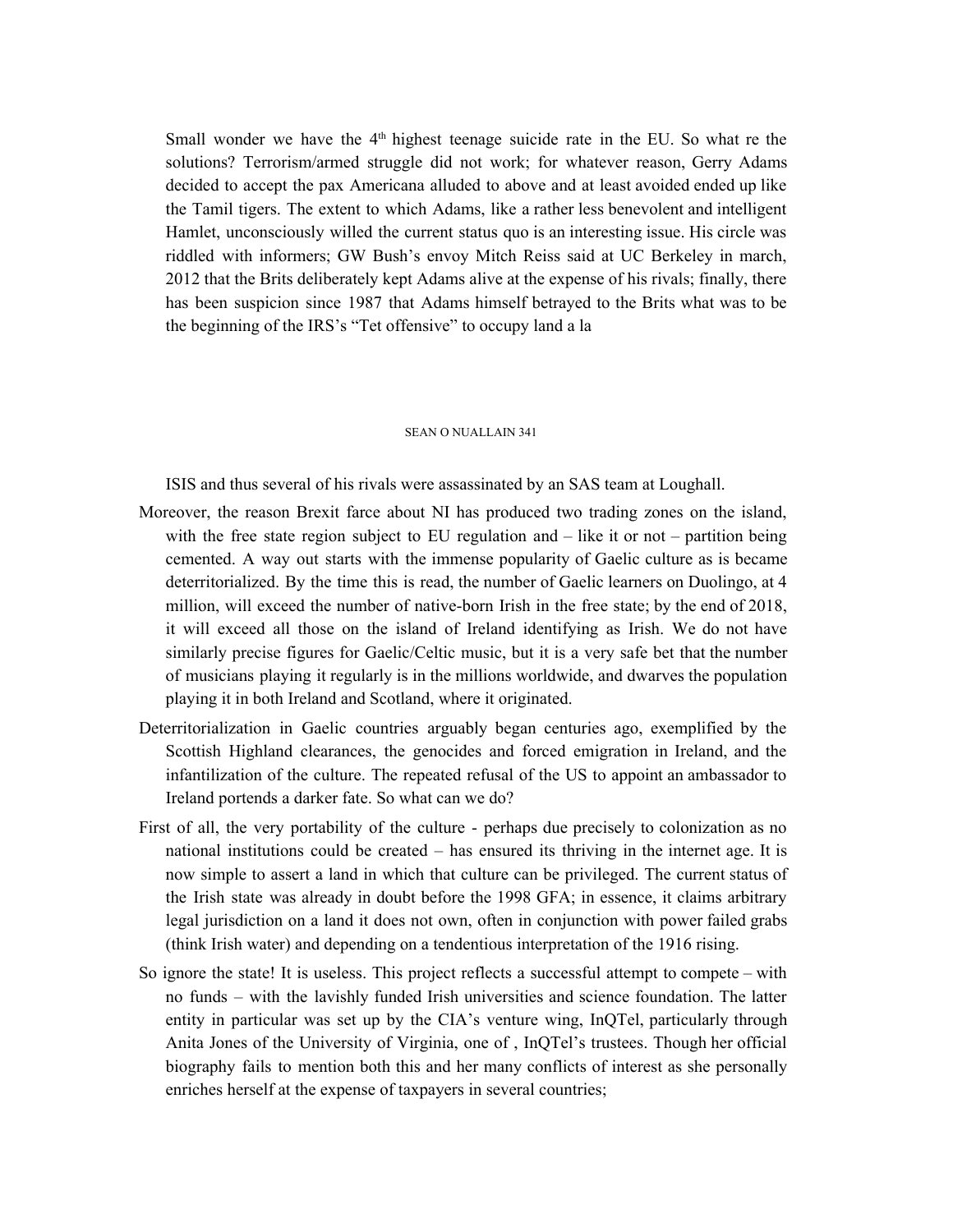https://en.wikipedia.org/wiki/Anita\_K.\_Jones

we can find what she really does here in a famously pinko Murdoch paper;

https://www.wsj.com/articles/the-cias-venture-capital-firm-like-its-sponsoroperates-in-the-shadows-1472587352

We ask Anita to please stop helping us;

"4. I learned that even a small country can advance its ability to compete in the burgeoning knowledge economy. I learned this by serving as a founding trustee of Science Foundation Ireland (SFI). Designed to be an Irish clone of the NSF,

#### BIONOETICS 342

Science Foundation Ireland funds merit-based research in the Irish universities, and has lured back to Ireland émigrés who had become distinguished researchers in other parts of the world. SFI has genuinely advanced Ireland's ability to compete in the knowledge economy.

5. Today, I am studying whether a state, Arizona, can advance its competitive position by funding merit-based university and industrial research in the state. I serve as a founding trustee for Science Foundation Arizona, essentially another clone of the NSF. Progress has been made and time will tell."

See also for example, a presentation by Tim Yeomans in my home county Clare at http://www.shannonabc.ie/conference2013/presentations/Tim%20Yeomans.p df

"In-Q-Tel strives to extend the Agency's access to new IT companies, solutions....

Invested in venture firm – InQTel. Finding start ups to commercialise software and communicate on technologies. InQTel does not need to follow federal procurement deadlines. Provides CIA with access to technologies that were previously difficult to access"

http://seanonuallain.blogspot.fr/2013/07/science-foundation-ireland-andcia.html

alludes to a page on the CIA website stating its convergence with SFI that now gives a "page not found" message;

https://www.iqt.org/portfolio/practices.html

There is a very easy way to achieve international profile in science; take a preparadigmatic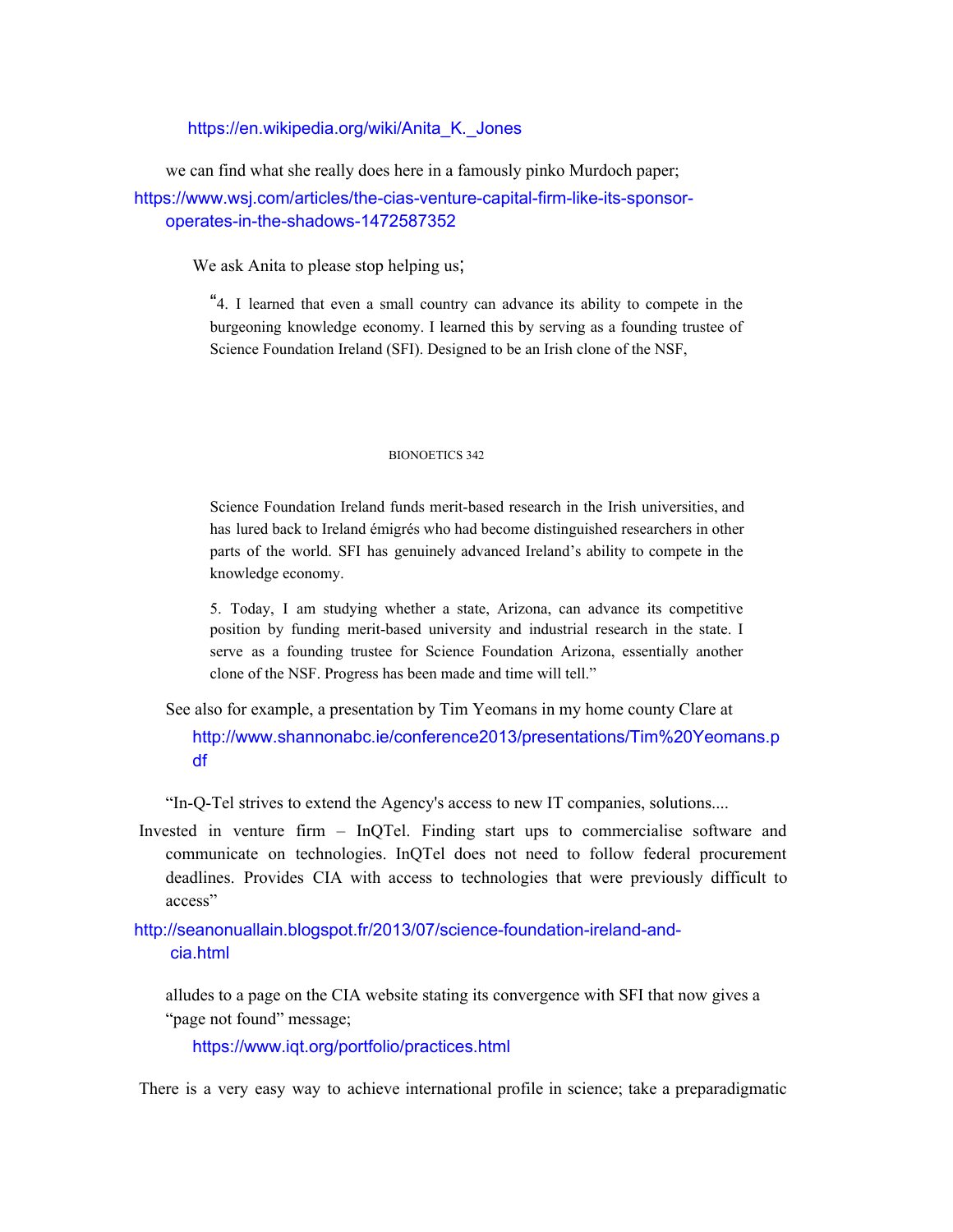area like semantics or poorly understood area like immunology (check out tgn1412 if you doubt this) and import a bunch of boffins. The former is epitomized by the disgraceful Deri project;

https://nuigalway.ie/science/phd-and-masters/science-deri.html

Start with the "a's" – spot the Irish  $(10\%)$ ! They are in general given menial roles; http://www.deri.ie/people

- We have won. In 5 years we have formed the world's number 1 research group both in the science of mind and Irish studies. In each case we have run 5 international conferences during that period, with a total of 7 book-length publications from foundations of mind, and three from Irish studies. All have been subject to standard academic peer review.
- We have made the conference proceedings of each event open access, with authors maintaining copyright without paying. In each conference, we are experiencing over 30,000 downloads per year. This scale is academic history. It is an order of magnitude

## SEAN O NUALLAIN 343

higher than cognitive science journal, as their own published figures attest, and utterly dwarves our rivals in Irish studies.

We wish now to extend this initiative to teaching. We wish for students to experience the broad sweep of intellectual themes and freedom that is the secret of our success. We propose that full-time students (those taking  $\geq$  30 credits a year) should study free of charge. They may if they wish make an annual donation, capped at \$3k, that allows them to own a share in the college after graduation.

The undergraduate courses are;

http://universityofireland.org/b-sc-in-cognitive-science-summary/

http://universityofireland.org/b-a-in-irish-studies/

# BIONOETICS; A CELTIC REVELATION?

We also have a subject formulated during our conferences called "Bionoetics" that bridges science and religion and allows us take advantage of the religious freedoms of the 2017 education act;

http://universityofireland.org/m-sc-in-interdisciplinary-studies/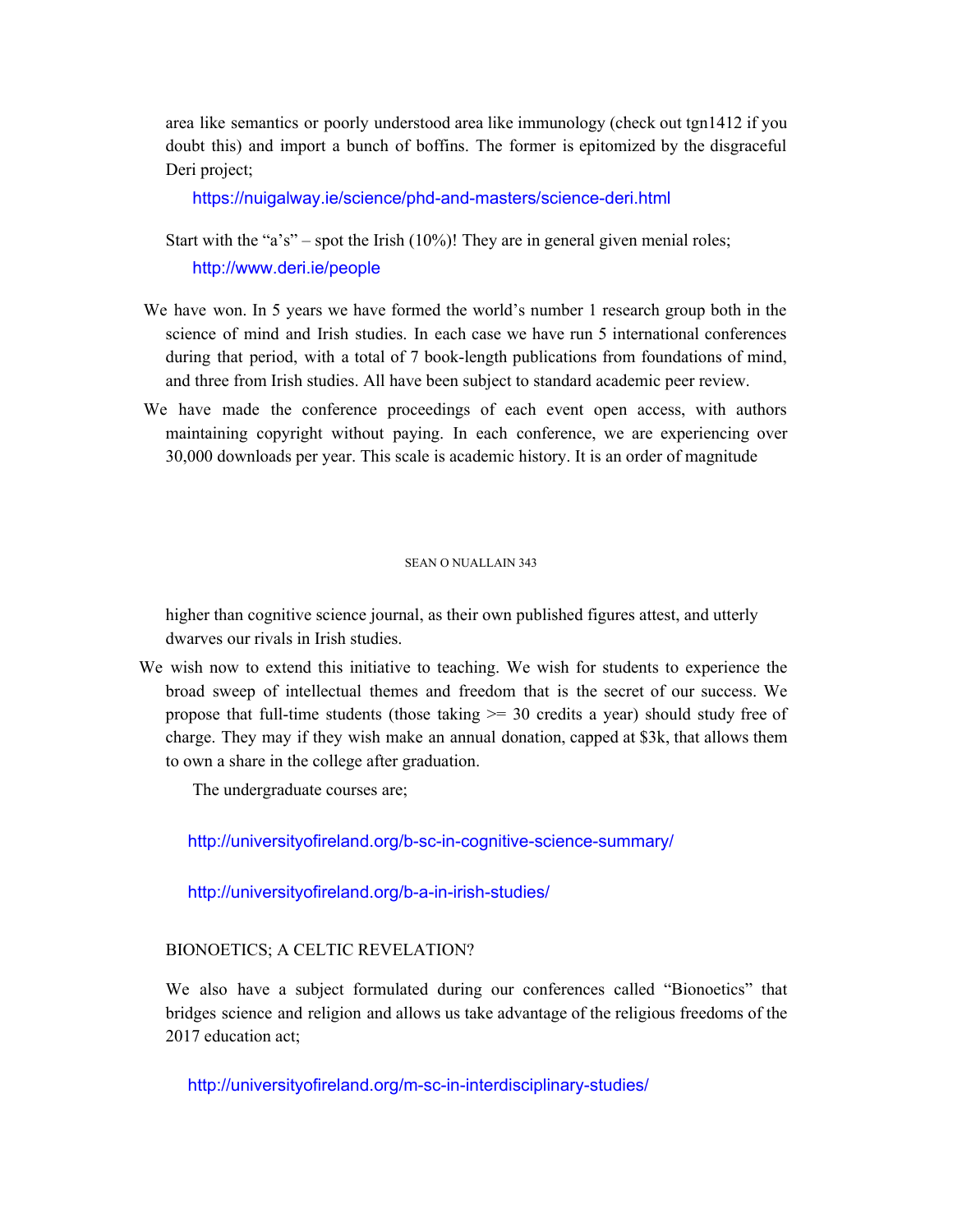- I have written much about Bionoetics as an intellectual framework encompassing cognitive science; let us now look at its appearance as a religion. The first issue is that of the religion, considered as humanity's search for the sacred, and its relation to science. The conclusion reached is that the order and occasional beauty of the cosmos, often coupled with the coercive power undergirding large societies, will always allow hierophants to call this "God", introducing ceremonies to make him immanent. What is unusual about Yahweh is that he is All, nature-God and social legislator. Alternatively put, he naturally begets a theocracy.
- The Catholic Church started as such; now, in the manner of Macdonald's or perhaps Starbuck's (which is centralized and less a franchiser), it is essentially a real estate business. So – to take one of a distressing number of examples - when Roger O'Mahony needed money to pay off clerical sex abuse victims in LA, there was plenty of property to sell. Its esoteric wing, the enclosed orders, essentially practice Judaism, with incessant singing of the psalms.
- The West has largely killed off Yahweh it became clear that a secular ordering of society worked better. Indeed, we should perhaps regard it as sacred that we organize society along secular lines. That leaves the way open for hierophants in a socially

## BIONOETICS 344

constructive way to edify communities of practice (like, say, charity workers) with a narrative in which their work is contact with the transcendent. Invocations like those of the Islamists who used them to desecrate Fr Hamel's church in Normandy as they slit his throat are unacceptable; however, relativisng all morality and aesthetics has led to equally dark consequences.

- While facts are not sacred, they are something better ie facts. It is the real job of a religious leader to identify social practices to be celebrated in ritual. Bionoetics argues that the interstices between subject and object afford a possibility here.
- Before subject and object comes the absolute, the ground of Being, what Jaspers calls "The Encompassing". It is possible to conceive of the brain as essentially supplying limit intervals for consciousness, and the entire human organism as doing the same for Being. We are vehicles for the absolute the Be through us, and first of all to know itself. The transcendent enters science naturally through QM; ontology through the cycle of sciences; metabolism through study of differential gene expression; and will through analysis of the observer. In short, Bionoetics can just as easily be a religion with a scientific viewpoint, particularly if trends in university education being experimented on in Ireland and Russia continue and it is paradoxically better to look for religious status in order to protect free thought.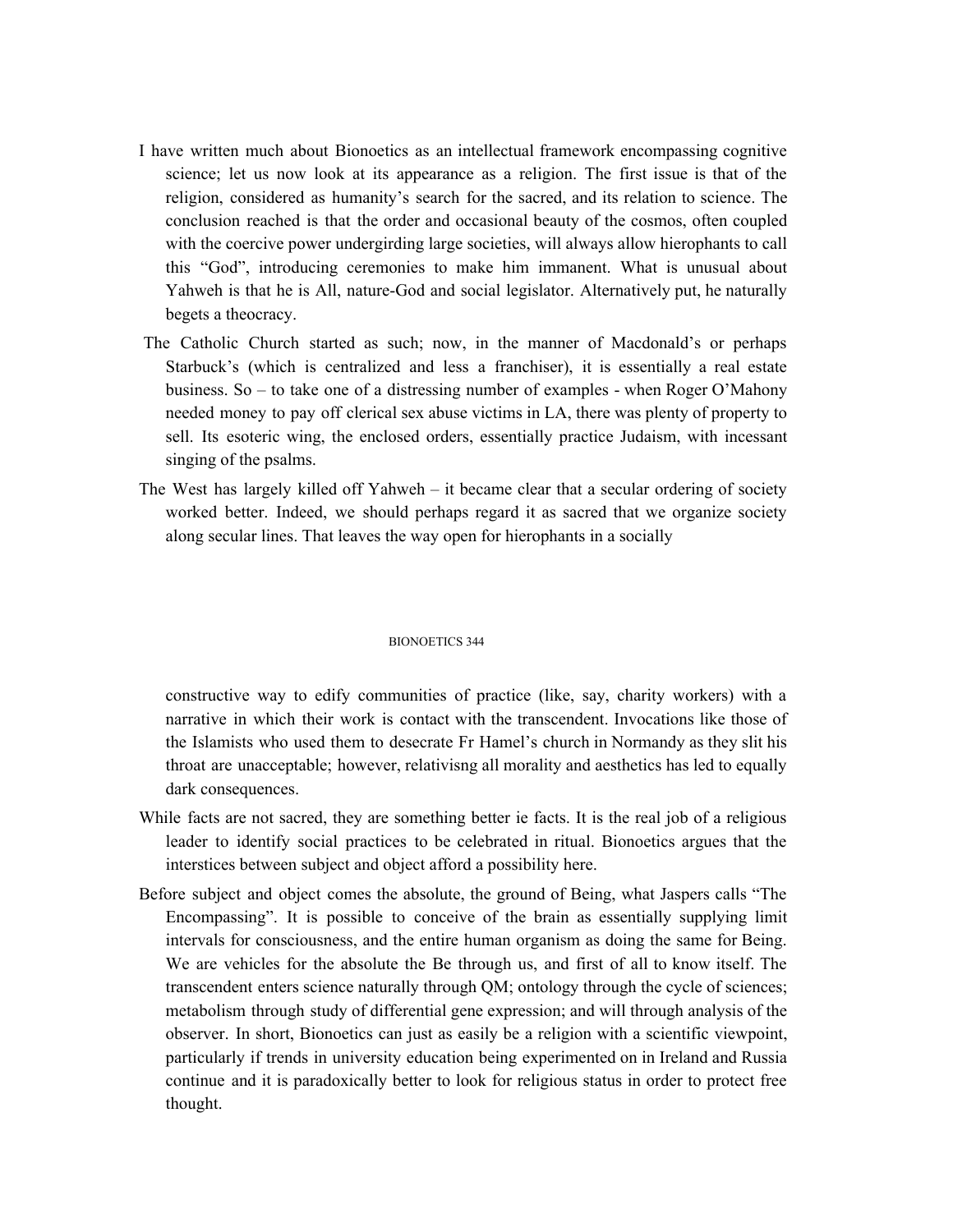- What may work best, moreover, is to consider how transcendence, ontology, metabolism, and will/attention can be merged into a scientific worldview. We wish to be able to countenance not just the science of the early third millennium, but any discoveries that will emerge from this spectacularly successful investigation of Nature. We wish to cater in our society for those who are open-minded theists and atheists alike, and to do so in a way that is more useful than mere verbal multiculturalism.
- The breakthrough made here is to dispense altogether with the theist/atheist distinction in favour of a distinction between acts of mind that are "relative" to consciousness – that is, they can occur slowly enough for consciousness with its approx 0.1 second granularity to broadcast through the CNS – and those that re "transcendent" to consciousness. It is a fact that many "believers" are quite simply amateur canon lawyers with no experience of the transcendent. To them, God is another artifact of instrumental consciousness, while to many "atheists" there is a clear domain of the transcendent. A further wrinkle that we saw in the introduction, the "relativistic" allows for egocentric motion in an allocentric environment, and indeed a "reality distortion field" which of course is consistent with quantum mechanics.
- In the early 21<sup>st</sup> century, a militant political group ably used all the resources freely available to media groups on the internet – Tumblr, Telegram, Twitter, Viber, Threema, and so on – to convey a brutish interpretation of a  $7<sup>th</sup>$  century Arabian

#### SEAN O NUALLAIN 345

hierophant. The technologies of print and national post were ultimately regulated. What currently passes for "business" on the internet is largely an attack on the sacred, with ISIS eventually using this possibility of the internet in support of its attack on sacred western freedoms. Moreover, artists and other authentic thinkers are ultimately being squeezed put of the gene line by their objectification as "just content".

In fact, I wish to end with a truly audacious argument. It begins with the idea that god is indeed dead; better put, the notion that God can be part of instrumental consciousness is dead. What we have instead is the sacred; the sacralization of automatic processes like eating, social processes like those related to birth and death, and moments of true authentic self-transcendence. New religious movements should encompass these, as well as life processes in which the boundaries of subject and object, self and other, are being defined. A new religious leader will work with communities of practice who sense that there is something sacred in their work but have not had it attested. Examples are ethnic musicians, open-source software developers, ecowarriors. Without being too explicit, it is clear that the Celtic countries (Ireland, Spain, Portugal, Italy, Celtic Britain) might welcome a new religious revelation. They were the ones, along with Greece, victimized by the banksters to save the euro; they are the ones who still create the vast majority of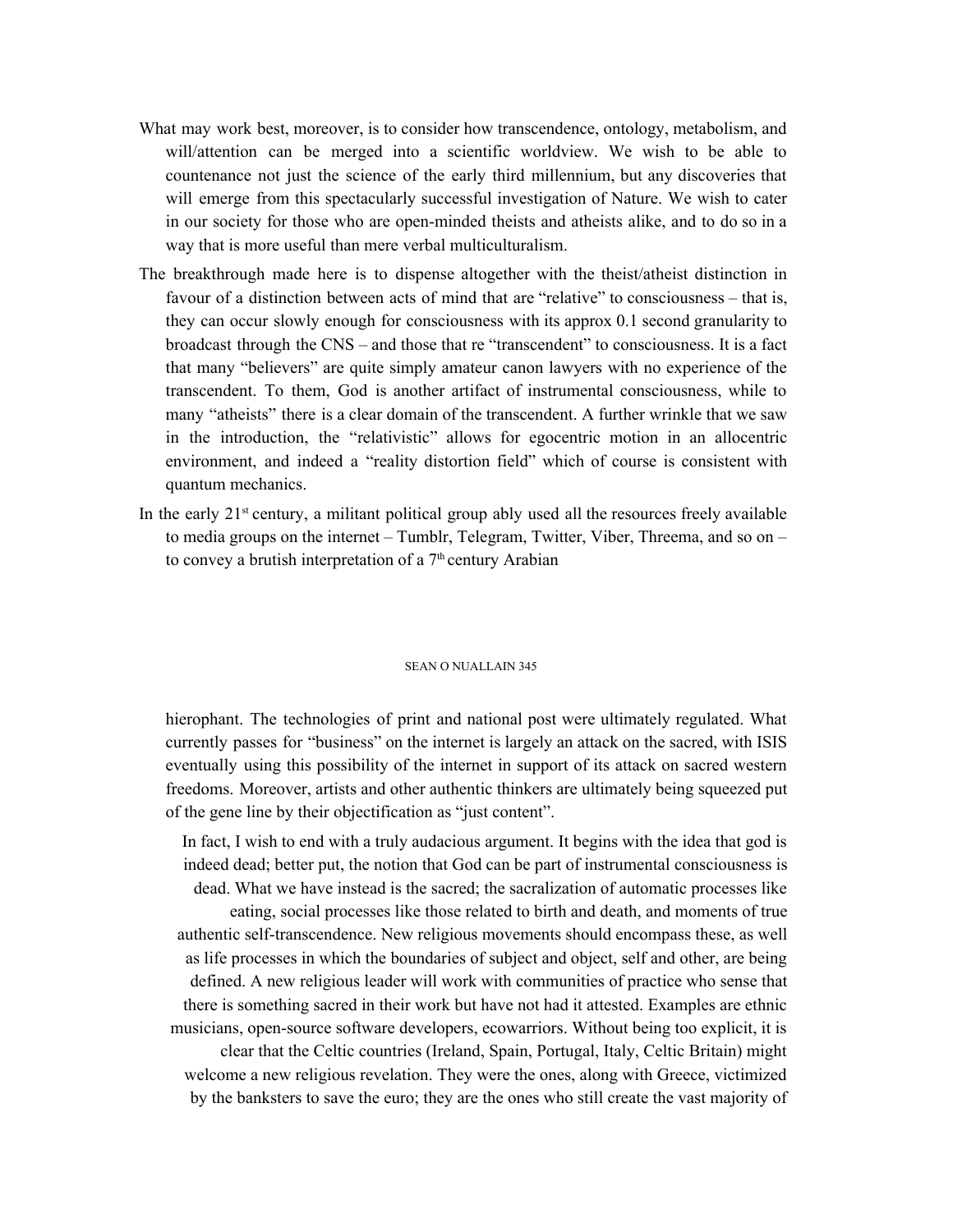quality European culture. Nor can it be a withdrawing, quietist type of Buddhist religion; facing the twin perils of radical Islam and financializing neoliberalism, a much more visceral narrative is now necessary to justify the stat'es exclusive use of force. Otherwise, the recent fractiousness of Catolonia, Scotland, and the 25-year-long unfinished war in northern Ireland will seem anodyne.

# A MODEST PROPOSAL

Now I come to the radical proposal. The narrative articulated by traditional Irish republicanism that the Irish state was essentially set up for the eradication of Irish culture, and the Irish, seems to me correct. Yet the very deterritorialization has made Gaelic culture a global player as it was web-ready. That is due to magnificent scholarship, dating back to Molyneux in 1703 and beyond, as sensitive and decent scholars salvaged gems from the wreckage of the Cromwellian holocaust. The music, language, and literature have all been lovingly documented, and externalized sufficiently to compete in our contemporary marketplace of ideas on the web.

Moreover, following the forced resignation of the deputy PM in late 2017, it now looks as though the two Tweedle parties in Dublin are about to engage in the very risky business of digging up each others' dirty laundry from the days in which it was understood that gaming the criminal justice system was one of the spoils of power. It is

#### BIONOETICS 346

likely that there will be welcome political instability for upwards of a generation.

- So here's the plan; a la Rupert Brooke, nominate your Irish property as a place that will forever be Ireland. If necessary, put up the Fenian flag with its harp there. You now have more land than the Irish state, which you should ignore for tax and other purposes, if you can get away with it. Moreover, you are not attempting to coerce unionists into a forced marriage, as Orange is not on the Fenian flag. They have recently taken a "MeToo" approach to national unity, arguing that we are Harvey Weinstein to their Uma Thurman.
- Finally, Irish citizenship should be earned, as French citizenship must be, by showing familiarity with culture and sympathy for its people. What you can be sure of is that there are enough Irish on the island of Ireland to hold the land on all its territory except some parts of Antrim and Down where a king Billy cargo cult prevails in rural areas In any case, the UK is dead, and we cannot worry about every miscreant and cargo culter on the islands of Iona as they embark on a magnificent new journey.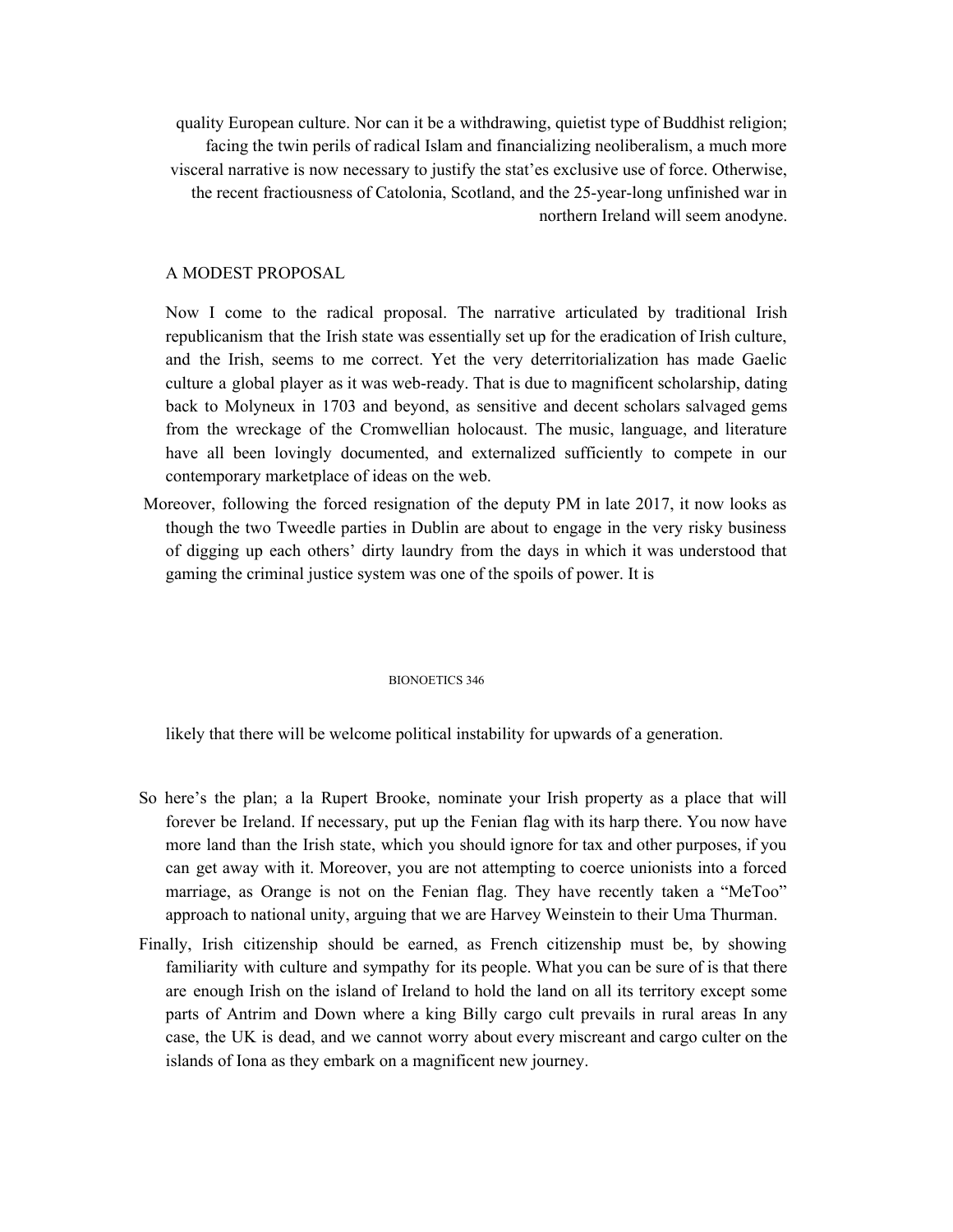# IRISH ADVAITA; FROM ST PATRICK TO JAMES JOYCE AND BEYOND

The roots of much of European culture in the Indus valley is no longer contested. Dumezil noted that Ireland preserved a tripartite caste system, a distant echo of India; the Rees brothers in their brilliant "Celtic heritage" argued that the otherwise incomprehensible pattern of invasions to Ireland in the Leabhar Gabhala is a deeply encoded rendering of the Indian caste system.

- What is of perhaps more significance is the explicit use of Indian sacred texts in classical Gaelic literature. In the Lorica (protection prayer) a reconstructed St Patrick from c 800 AD quotes from the Chandogya, Svetasvatvatara and Brihadaranyaka Upanishads. Of greater contemporary interest is the common Irish and Indian experience of British colonialism and the spiritual response by Joyce and Aurobindo, inter alia. The former was keen to elide subject and object distinctions, while explicitly quoting from the Bhagavad gita and other texts.
- Quantum mechanics (QM) has validated much of the thrust of the Upanishads' view of consciousness. In particular contemporary Irish advaitins like the late poet Patrick Kavanagh, redemptorist priest Tony McHugh and Trappist monk Alberic Turner developed the basic insights of Joyce and the writers of the Lorica in the new dispensation opened up by QM.
- In fact, much of this was presaged in Berkeley. We end, nevertheless, by reflecting on how utterly inappropriate *Advaita* is as an epistemology, as distinct from a spirituality of sense of place a benign reterritorialization. It has all the faults of

## SEAN O NUALLAIN 347

Merleau-Pony's embodied mind; there are occasions when we need to make sharp distinctions between subject and object. There are occasions when we need to assert the existence of a very concrete external world, be that world physical or political.

# IN SUMMARY; FROM BIONOETICS TO SOCIAL CHANGE

There are three major themes in my papers here and I wish to orient the reader. The first is the metaphysics and epistemology of mind/world interaction. The second is science and spirituality. The third is Ireland and the putative Celtic imperium, which I realize has never existed nor has it been seriously tried since Owen Glendower.

Mind and world I claim admits of critical metaphysical and epistemological distinctions that have not made been explicit, and perhaps in some cases not even noticed. At the metaphysical level, there is a distinction between the coupled, intentional and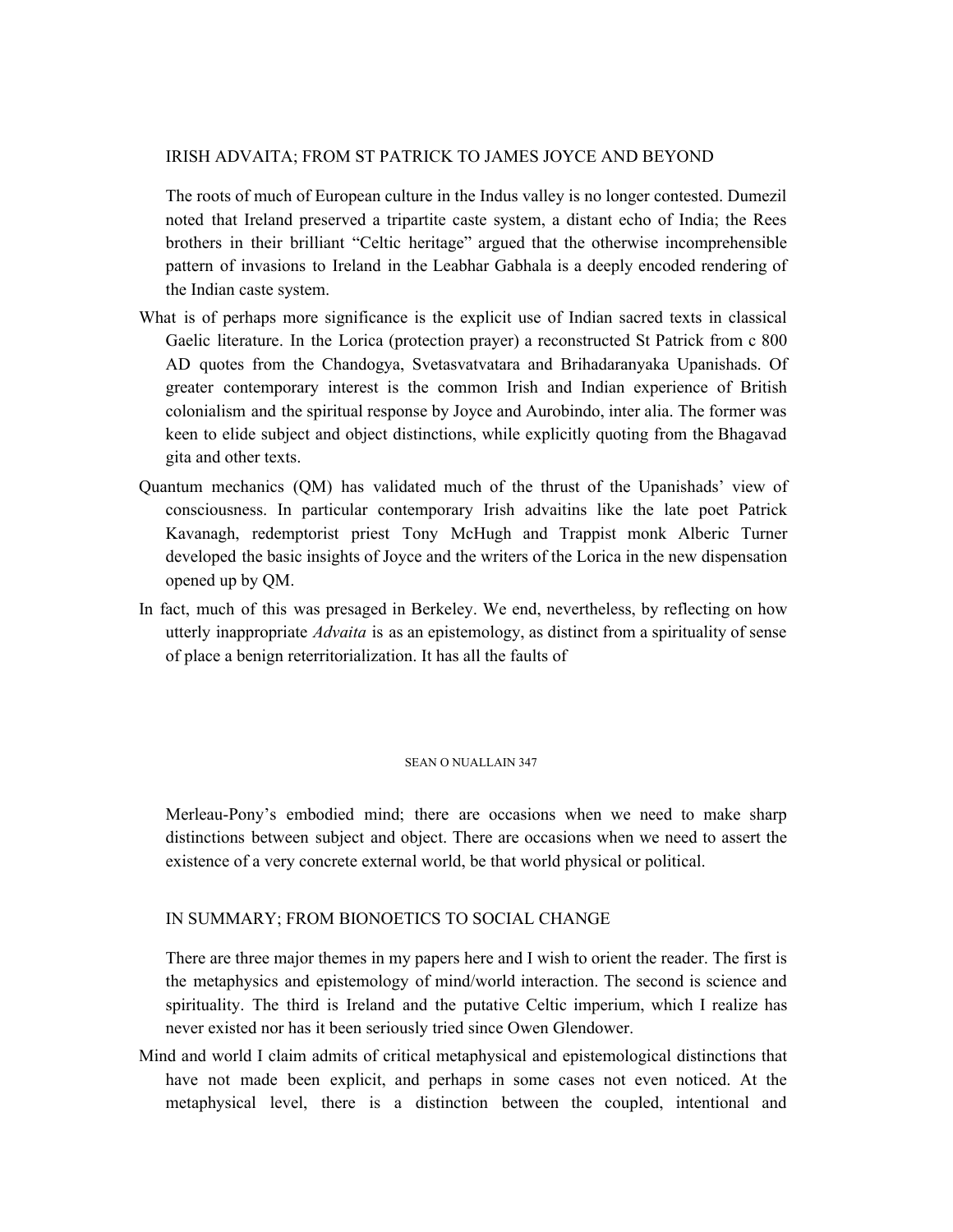"determinative". Coupled mentation is simple co-variance between subject and object and is continuous with non-mental processes like tropisms and following chemical gradients. Intentional mentation begins after a "noumenal" process of working out self as object in an encompassing space like 3-D space, or a set of social commitments.

- The . noumenal process is so called because it is an attempt to arrive a at a model of the "dingen an sich" so thoroughgoing that it involves considering self as object. In the physical world, the end-state seems to be intentional/relativistic, alternatively considered as egocentric mentation in an allocentric space in sensorimotor behaviour or (a la special relativity) adjusting concepts of space and time to be relative to the observer, In QM, we find that the final state is "determinative" ie it affects a reality heretofore considered objective. That reality is turn seems to have psychic qualities as it behaves differently whether the question is about wave or particle, and indeed there is a limited ability to change the past as Aharanov posited some time ago. A world that responds to our mentation in this way is numinous as projection of the psychic onto it is the essence of Otto's concept of the holy.
- What of the cognitive realm, where we live, move and have 99.99....% of our Being? The argument here is that this realm is the result of a synthesis between conceptual knowledge of the world (called "operational" by Piaget) and linguistic/symbolic processes. This synthesis was presaged gigayears before humans in gene expression, but not in an intentional context. The mapping onto reality is very imprecise, a fact that led philosophers like Wittgenstein to a thoroughgoing descriptive project after a failed attempt at formalization rather like the symbolic AI of today. Please see the first and third editions of my book "The search for Mind".

In this cognitive realm, we view ourselves as objects of social forces. They cannot

## BIONOETICS 348

be relativized to psychological internals, precisely because we are construing ourselves in an allocentric space. To overcome it, we must first become intentional, thoroughly learning the forces in the space, and then (if briefly) authentic/liberated/flowing, perhaps determinative. Only in meditation – when clearly the social forces in one's life have been dealt with sufficiently to afford a period of quiet and reflection – is there any possibility of immediate access to a realized self. And that is why what is being taught in the academy on relativism is dangerous garbage.

What then of the noetic? It is argued that math can afford the most elliptical and veridical description of Reality that can reliably be communicated, partly by eliminating syntactic ambiguity. The "unreasonable effectiveness" unleashed leads to mind/world relation we call noetic, and in which the "determinative" becomes a possibility under certain conditions. There include the possibility of self as object in an absolute sense, with the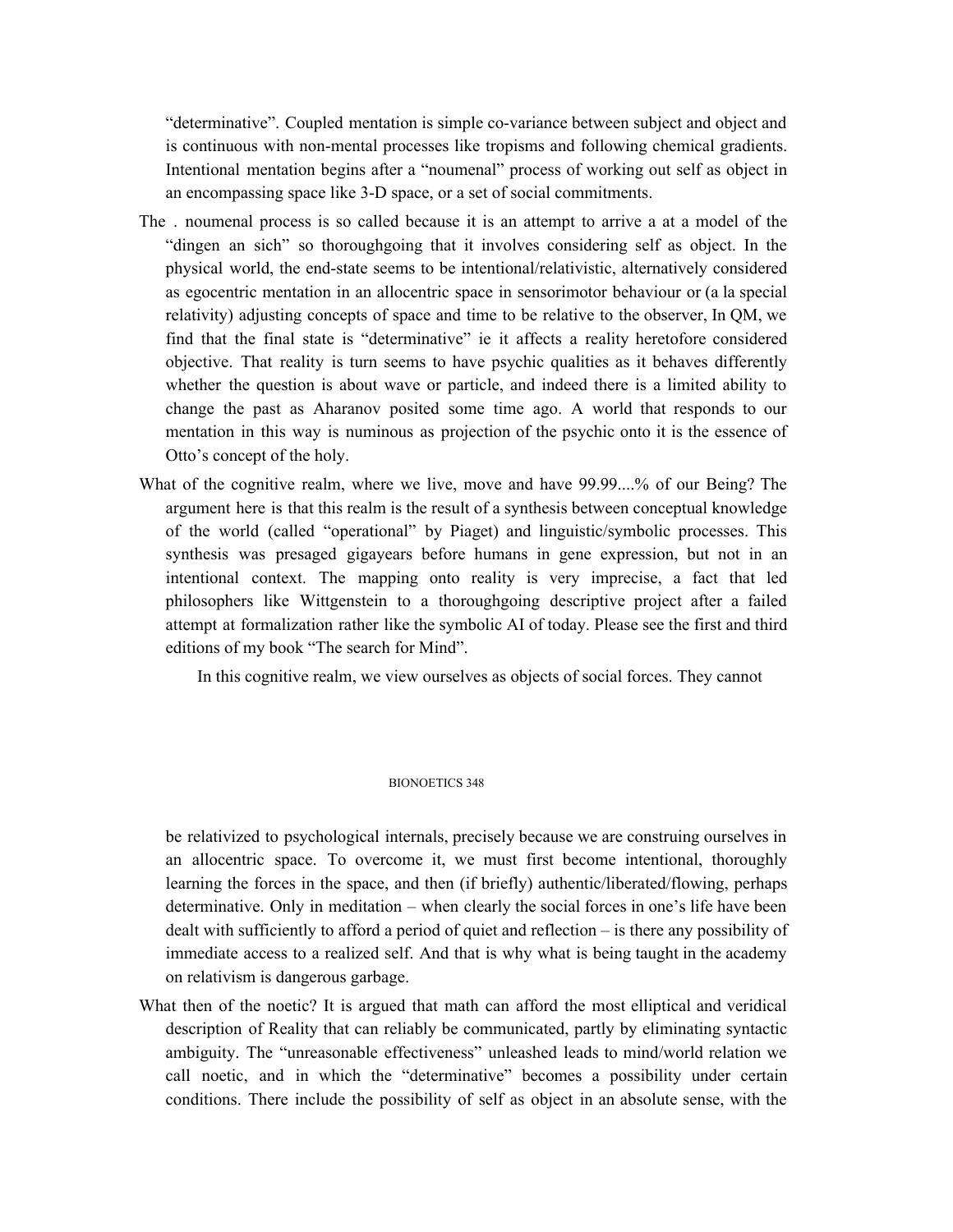logical possibility of a pure consciousness observing both the system and apparatus opened up by Von Neumann.

- Is this determinativeness possible in the cognitive realm? We do not know now, and perhaps never will. What is proposed here is a schema in which the noumenal process in the cognitive realm involves moving from classical political states like subaltern to enlightened, moving from social states like the intersubjective into the authentic, physically from blocked to flow, and so on. All these processes have in their various ways been identified as consciousness-raising, and it indeed seems to be the case that the time intervals involved in cognition (unlike noesis in QM) make them potentially conscious.
- Why all this tortuous reasoning? What I'm trying to do is find a unified rubric under which mind in QM and cog sci can be treated. I'm also inter alia trying to save S/O relations in classical physics while allowing for the transcendence possible due to QM, cater for grounding of symbols including math such, relate the cognitive to consciousness, and producing a formalism in which spirituality and political struggle can be given traction.
- It is remarkable, with respect to this, how similarly grandiose Freudianism, Marxism and Yahweh are. The result of the latter is arguably an Arab world with a summed GDP less than span, and which translated 10% of the books Greece does. Yahweh is a God who is All, and consequently any aspect of life can become the subject of ritual. By contrast, its is argued here that only processes transcendent to consciousness, and those beneficial ones that are the subject of anthropic and multiple universe "explanation" are appropriate for religion. On a personal level, religions can vie with the state in helping the individual undergo noumenal transitions.

Finally, I have run 10 conferences in 5 years, and 5 in the 18 months up to Nov

#### SEAN O NUALLAIN 349

2017. I end this foray with a reflection on the loss of my country. From the late 1990's, we Irish were told that our community now counted for naught, and "individualization" was in. in short, there was no more "We". Then when the economy collapsed, "We" were told that we had to pay for many decades for the transgressions of some of Us who had secret access to slush funds in banks inaccessible to the rest of us and abused this access. My inability to stay off this subject derives from the fact that the state we had inflicted on us since 1997 was one of the most criminal, incompetent and inegalitarian in the world. Consider these projects as partly a riposte to the CIA takeover of science in Ireland and a paradoxical result of deterritorialization that has ended up strengthening a culture that was already highly portable.

A final word on "deterritorialization". I argue it was used in an attempt at cultural genocide against the Irish, and that cultural genocide was accompanied by mass immigration. Brexit has meant that this immigration too had a paradoxical result, as the UK blinked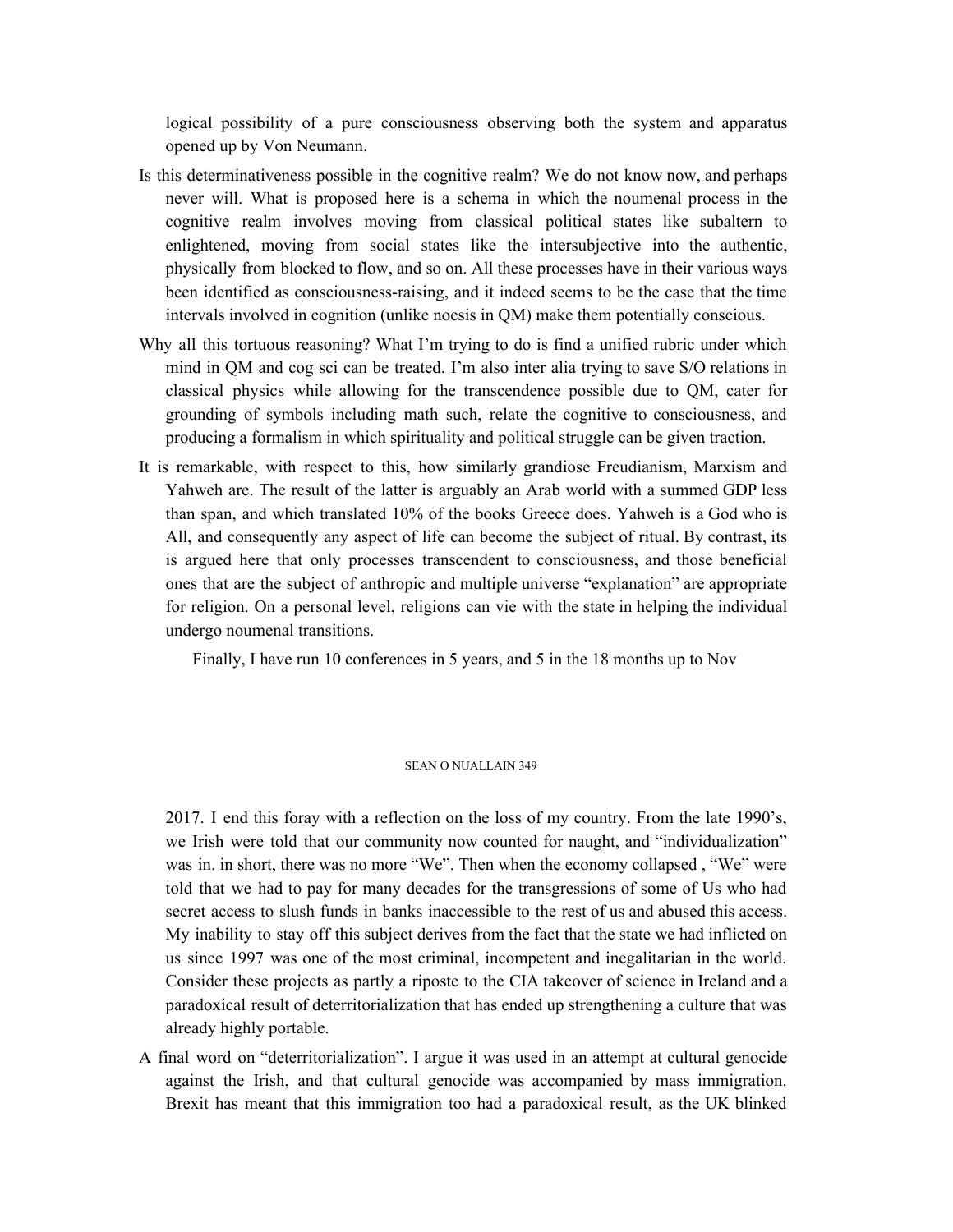first and a terra nullis no longer exists in the Irish statelet, which is an EU trading In 2017, the Irish state celebrated a major victory; at the cost of about \$5-10 million in work and treasure, it had managed to free one of its citizens from an Egyptian jail. The ungrateful Irish public TV service, RTE, ran an interview with him in which it ran clips of his blood-curdling speeches in favour of Islamism and cited him repudiating his Irishness; for his name was Ibrahim Halawa, whose father is a Muslim brotherhood member and chief Imam of Dublin's biggest mosque.

- The same Irish government fomented a crisis for us, which resulted in our being sued by UC Berkeley for running a conference involving two lineal descendents of our 1916 heroes. We can safely conclude that the Irish state has taken both deterritorialization and Brecht's aphorism about the state electing a new people to a new, truly farcical extreme. All we have to respond with is the weapons of the weak; reason and science.
- We distinguished between two orthogonal sets of categories; on the one hand, the sensorimotor, cognitive and noetic and on the other, the coupled, intentional/relativistic and "determinative". On a third dimension is the noumenal, the transition from coupled, to intentional/relativistic and from the latter to "determinative" as the subject first finds his place in an objective realm and then (in QM at least) acquires the ability to change that realm as a veritable "reality distortion field". It is indeed counter-intuitive to begin a program of social change with metaphysics, but there are good precedents!
- The framework here caters for an exigent realm where we move from being subaltern to enlightened and thus politically free. The processes involved are slow enough to be accessible to consciousness. In particular, they occur on the individual

### BIONOETICS 350

level in the cognitive realm in which language has teamed up with thought, and the entities that comprise 99.9.....% of our experience present themselves to our consciousness in a way that is alternately coupled, transcendent and numinous.

- The sacred is incarnate in the vastly improbable events that gave and continue to rise to our existence; in the freedoms we in the west gained as we wrested control away from the church, our local branch of Yahweh; and in communities of practice that seem, in an often tormented fashion, to be asserting counter-cultural items like Gaia, indigenous rights, social welfare as justice and fairness, sophisticated and very non- remunerative art and intellectual activity, rights of personal privacy in the internet age, and so on.
- The genius of the Semitic revelation is the terrible, totalizing presence of the One god. Since then, only Marxism has come close in identifying Bewusstein (consciousness) with the social relations underlying production and thus defining the society. What we propose in response is that the whole process of human life in society must indeed be seen as sacred, but that certain advances have made technologies that have become part of instrumental,